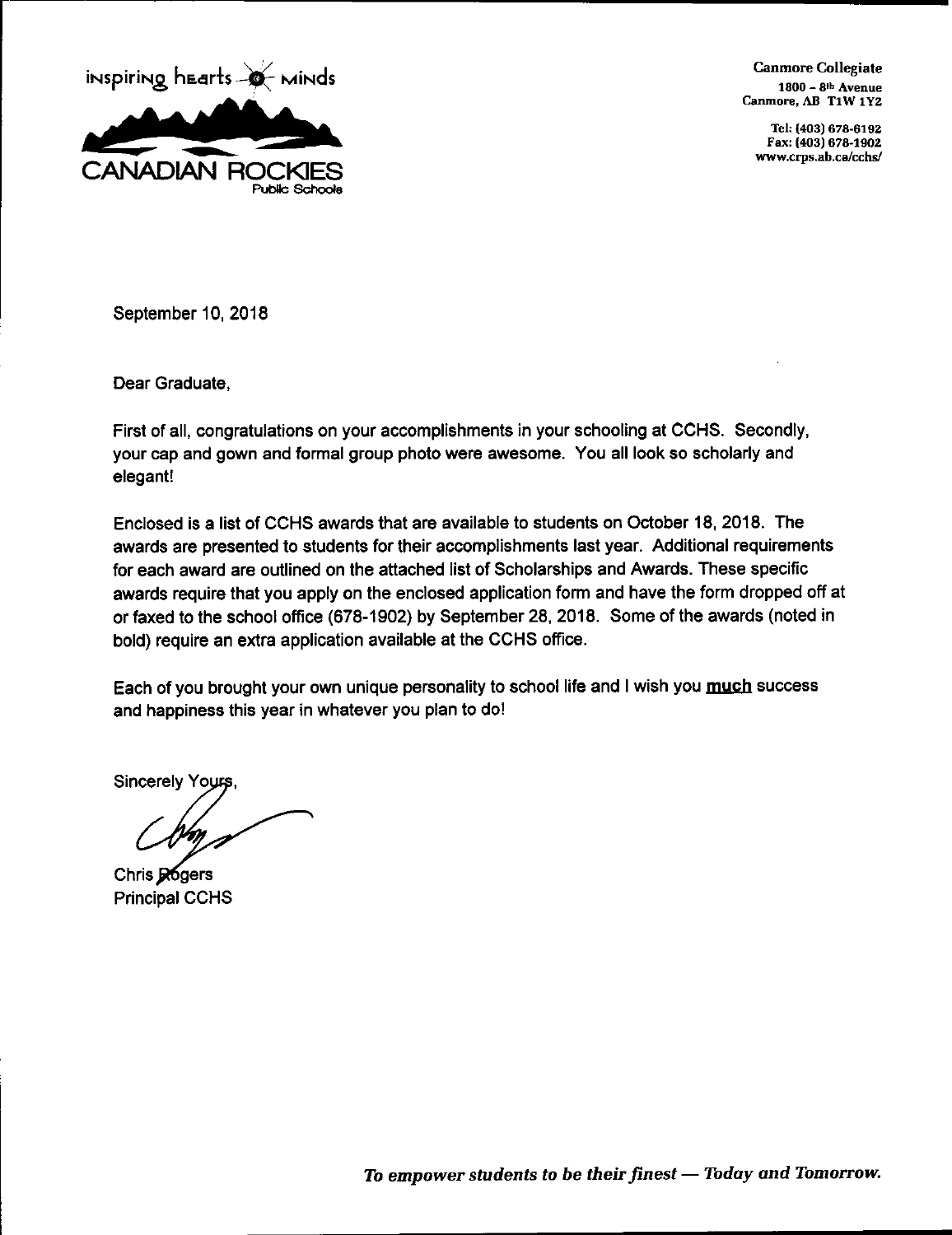#### 2017-2018

#### **ACADEMIC AWARDS APPLICATION**

Date <u>Date</u>

**Award(s) Applied For** 

Description of post-secondary study (Use backside if necessary)

<u> 1980 - Jan Barnett, mars et al. (</u>

**High School/ Community Volunteering:** 

**Leadership Role:**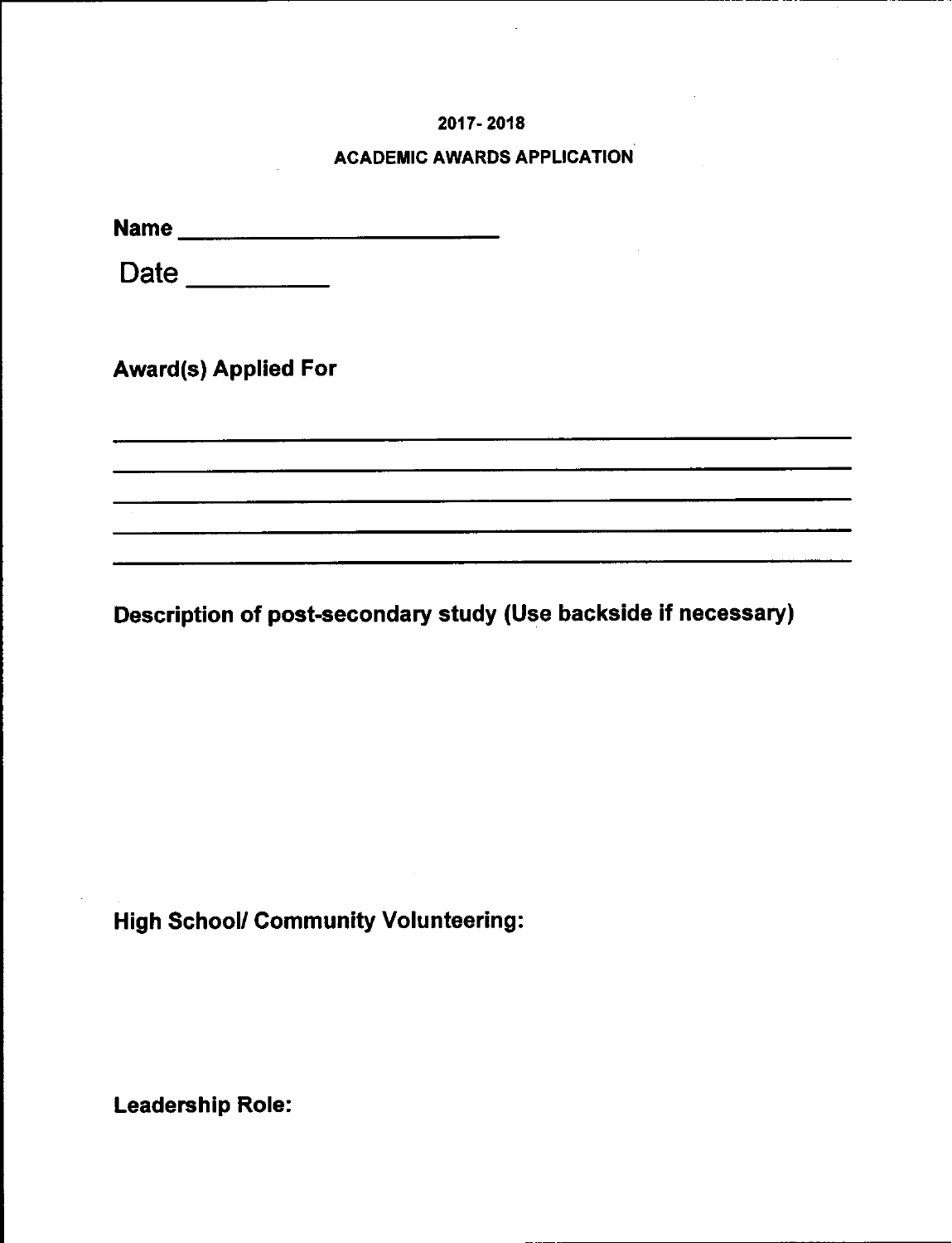#### **SCHOLARSHIPS AND AWARDS**

Following is a list of awards available to students. For more information, please contact the main office, 403-678-6192.

Awards are subject to change.

#### **Alexander Rutherford Scholarships –** application and more info can be accessed a[t](http://www.alis.gov.ab.ca/scholarships)

[www.alis.gov.ab.ca/scholarships.](http://www.alis.gov.ab.ca/scholarships) Awards are based on the average of five subjects in grades ten, eleven and twelve. Students must be registered in a full time program in a post secondary institution in order to receive this award.

## **Canmore Lions Scholarships (\$250 each)**

Three awards - grade 9, 10 and grade 11 Overall achievement in citizenship, service and personal growth

#### **Canmore Lions Club Legacy Scholarship (\$500)**

Presented to a Grade 12 graduate who has been accepted at post secondary and who demonstrates a commitment to humanitarian causes and exhibits the Lion's service oriented philosophy by actively volunteering in their community.

*Requirements: Post-secondary enrollment. Separate application to be picked up from the CCHS main office.*

#### **James Reid Memorial Bursary (\$500)**

Outstanding male and/or female science student registered in a faculty of science at university. Based on the average of two grade 12 science courses.

#### *Requirement: Post-secondary enrollment.*

#### **Canmore Art Guild Award (\$500)**

To encourage and support the pursuit of the visual arts at the post-secondary level by students who have demonstrated promise and talent at the high school level.

One scholarship will be awarded to one eligible student, in each of the participating high schools in Canmore, who has completed grade 12. The eligible student will be determined on the demonstration of appropriate artistic talent, in any visual artistic medium, judged by the teaching staff and approved by the Executive of the Canmore Art Guild.

#### *\*Deadline May 31, 2018*

## **Soroptimist Leadership Award (\$500)**

Presented to a female or male Grade 12 student who demonstrates leadership, is a positive role model, welcomes and includes their peers and initiates positive change in the school.

#### **Rotary Club Citizenship Award (\$250)**

To a grade 10, 11 or 12 student who best demonstrates qualities associated with looking after one's self, school and community.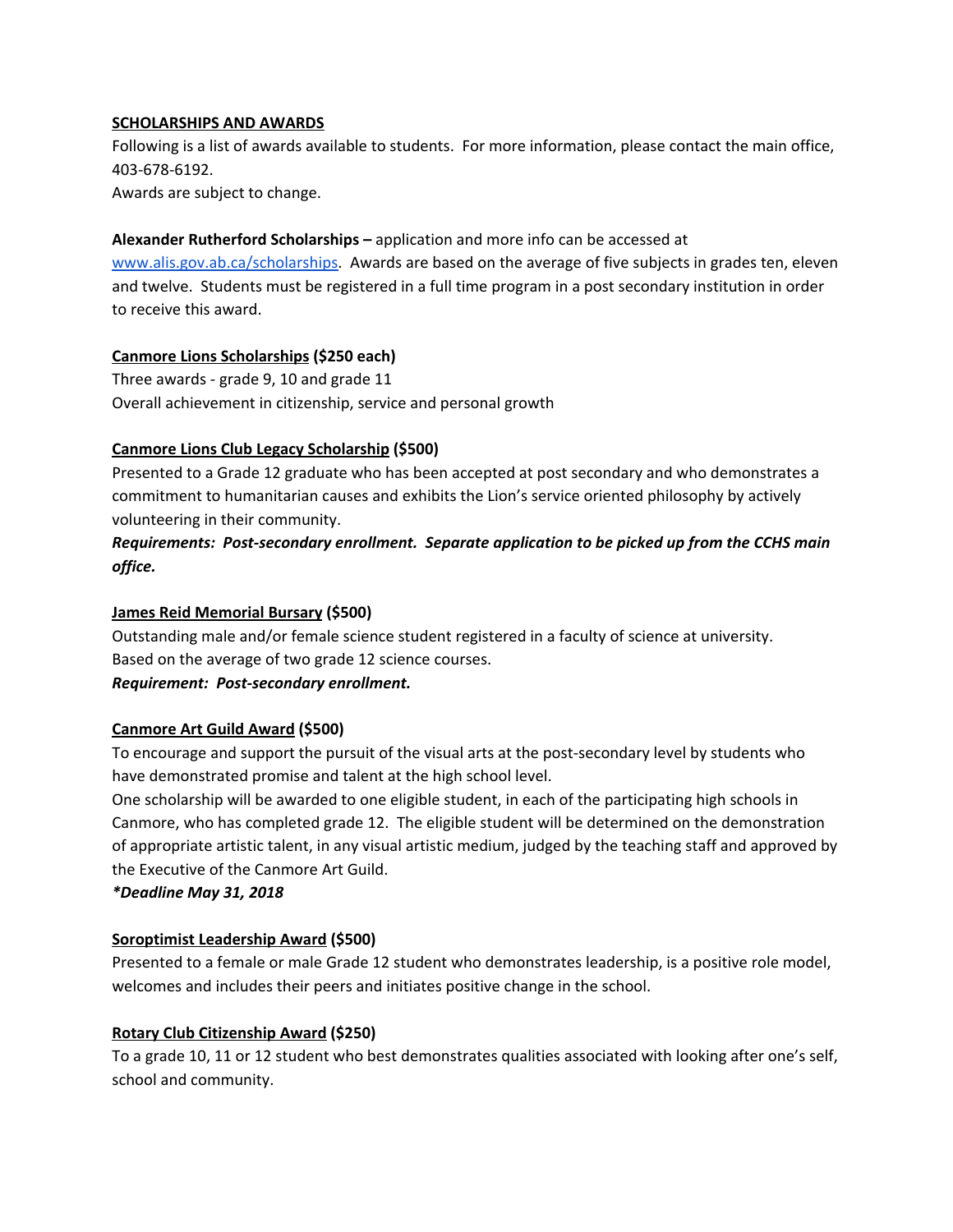#### **Collins Barrow Bow Valley LLP Scholarship (\$750)**

Presented to a first year graduating Grade Twelve Canadian Citizen/Permanent Resident who has the highest combined average in Mathematics 30P and Mathematics 31 and must be enrolled at a Post-Secondary Institution.

#### *Requirement: Post-secondary enrollment.*

#### **Merit Contractors Association Award (\$300)**

Presented to a Grade 12 student in recognition of his/her excellent accomplishment in Construction Technology Studies at the 30 level.

#### **Grade Nine Citizenship Award (\$100)**

To a grade 9 student who best exemplifies citizenship in looking after one's self, school and community. In memory of Peter Blaesar.

#### **Christina Barr Art Scholarship (\$150)**

Presented to a student who demonstrates a love of art through dedication and commitment to art projects, perseverance in the pursuit of artistic goals, and a willingness to share knowledge and skills with others.

#### **Canmore Woodcrafters CTS Woodworking Achievement Award**

Presented to the student who demonstrates outstanding achievement in the area of CTS woodworking at the 30 levels.

## **St. Paul's Presbyterian Church Bursary (\$500)**

Recognizes a Grade 12 student who has served both their faith community and the wider community, through volunteering in a community group or agency and has chosen to pursue post-secondary. *Requirements: Post-secondary enrollment. Separate application to be picked up from the CCHS main office.*

## **Peter and Catharine Whyte Fine Art Scholarship (\$1000)**

Students must submit a completed composition piece of artwork in their choice of drawing, painting, sculpting, photography or jewelry. Deadline for submission was in May. Artwork is to be inspired by the spirit of the Canadian Rockies.

# *Requirement: Separate application to be picked up from the CCHS main office. \*Deadline May 15, 2018*

## **Bow Valley Running Club (\$125 each)**

This award is presented to a male and/or female student(s) who exhibits their most outstanding achievement in the sport of cross-country running or track.

## **Cross-Country Athletic Scholarship (\$500)**

Open to any CRPS graduating student who ran on the cross-country team and who plans to attend a post-secondary institute in the fall.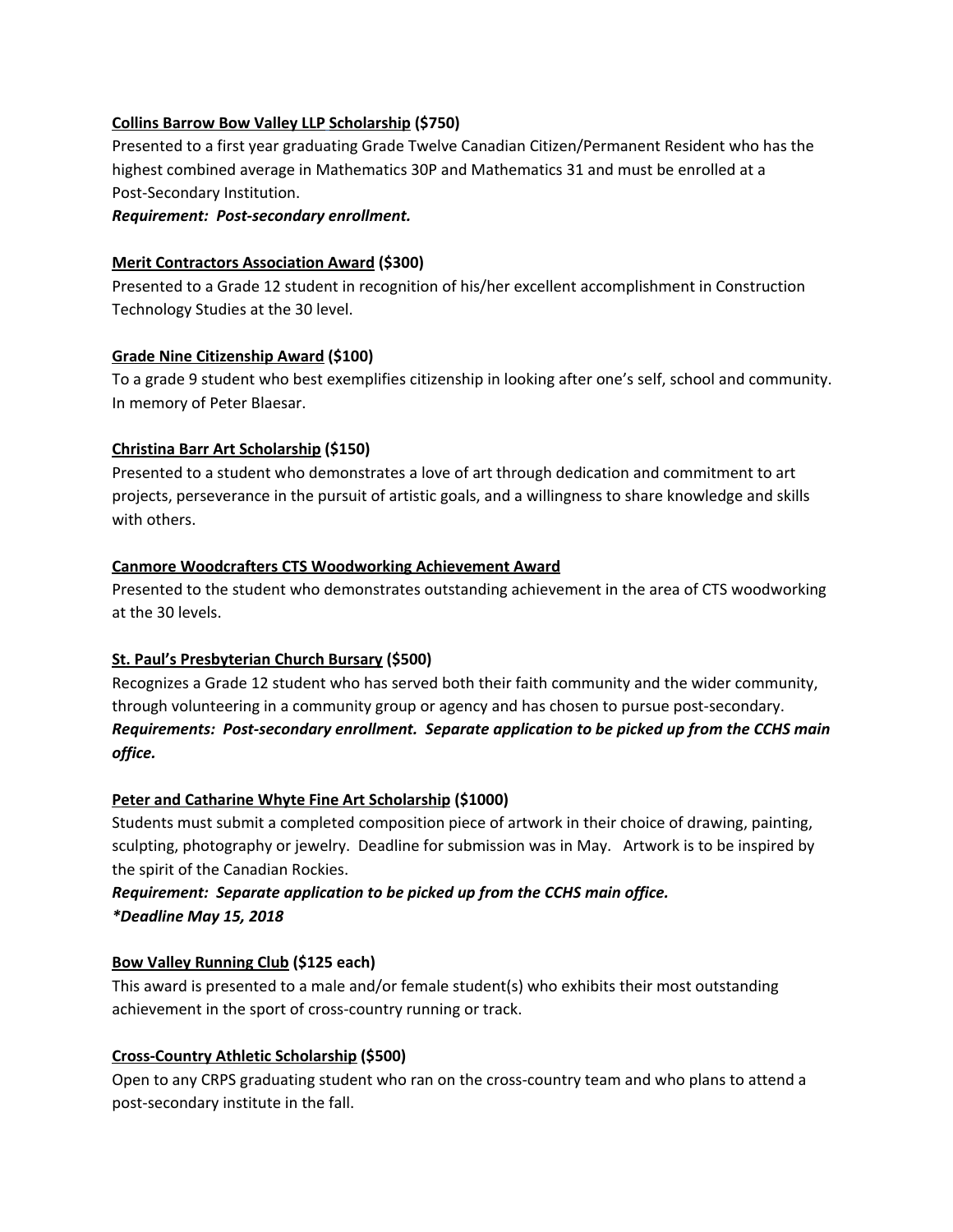*Requirements: Post-secondary enrollment. Separate application to be picked up from the CCHS main office.*

#### **Helen Olorenshaw Memorial Volunteer Award (\$250)**

This award is given to a graduating student whose volunteer efforts within the Bow Valley Community have improved the lives of his/her fellow citizens. The recipient has demonstrated an understanding of the immense value of volunteer work by giving selflessly and with no expectation of reward except the knowledge of having helped another.

#### **Bow Valley Basics Scholarship (\$250)**

Presented to a student entering a field of commerce or business administration. *Requirement: Post-secondary enrollment.*

## **Canmore Jam Music Scholarship (\$1000 or two \$500)**

Presented to a student who is pursuing music at a professional level. This can be awarded to a student who has taken a gap year and then has gone on to study music.

# *Requirements: Post-secondary enrollment. Separate application to be picked up from the CCHS main office.*

#### **Canmore Folk Music Festival (\$150)**

Canmore Folk Festival Band Award for grades 10, 11, and 12. The criteria for this award would be a person who is involved in music (either in music, band etc.) that shows exceptional promise, commitment and has a passion for music.

## **Eileen Reid Fine Arts Bursary (\$300)**

To a student who has successfully completed English 30-1 or 30-2 plus one of Art 30, Drama 30 or Music 30 and will be continuing post-secondary education in the fine arts or humanities. *Requirement: Post-secondary enrollment.*

#### **Alan Hipkins Memorial Award (\$500)**

To a student who demonstrates excellence and commitment in theatre, film or TV performance or production, and will be continuing in this area at a post-secondary setting. *Requirement: Post-secondary enrollment.*

## **International Brotherhood of Boilermakers Bursary (\$500)**

This award is presented to the graduating student entering an apprenticeship program in the fields of electrical, millwright, welding, mechanics or machinist in order to further their education. *Requirement: Post-secondary enrollment.*

#### **The Alberta Teachers' Association Local 59 (\$500)**

The Alberta Teachers' Association Local 59 scholarship is awarded to a recently graduated high school student of an ATA member who shows strong academic achievement and involvement in their community.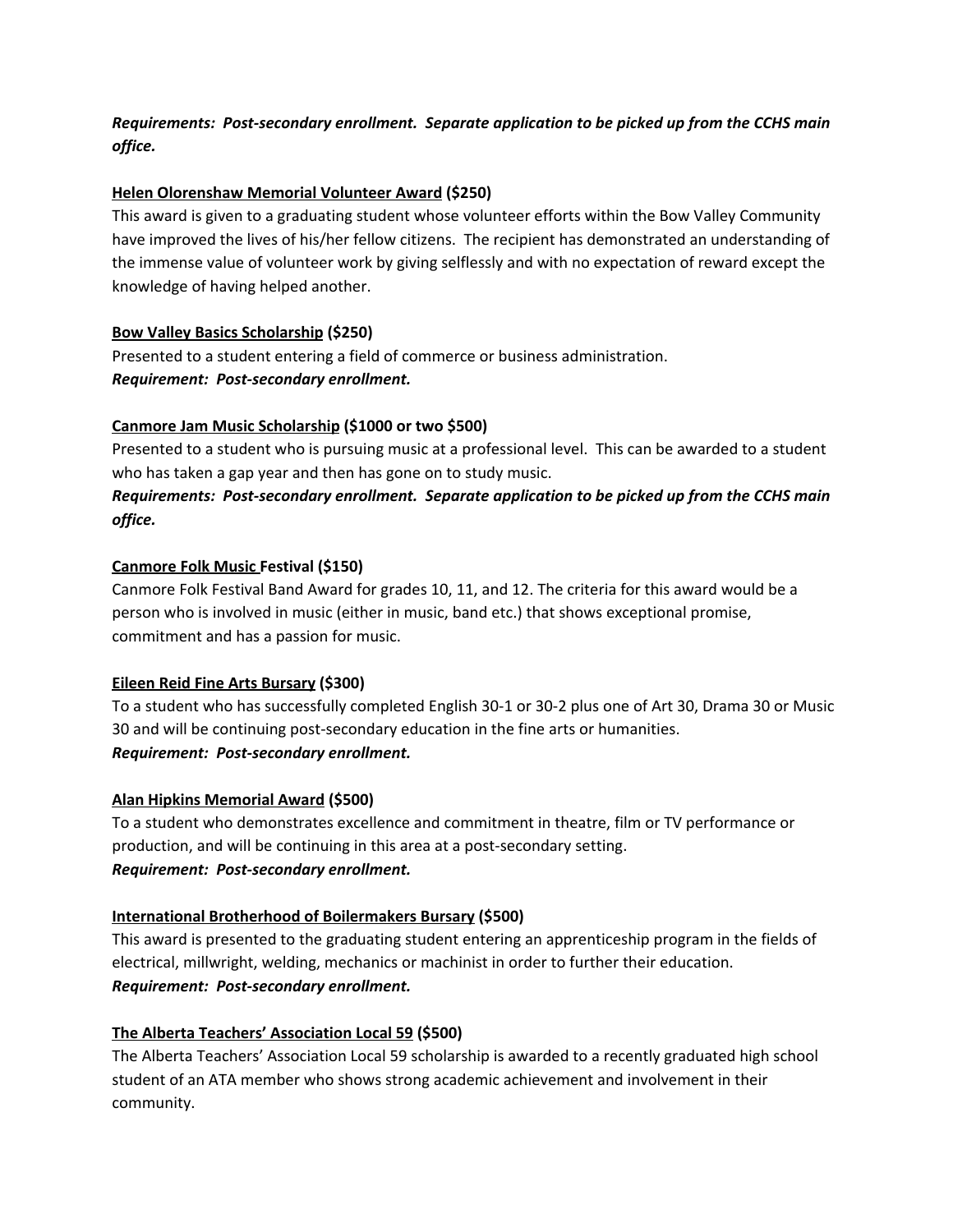*Requirements: Post-secondary enrollment. Separate application to be picked up from the CCHS main office.*

## **CUPE Local 4306 Scholarship (\$500 each – up to 5 applicants)**

This award is given to employed CUPE 4306 members' daughters, sons and stepchildren that are enrolled in a full-time post-secondary education program.

# *Requirements: Post-secondary enrollment. Separate application to be picked up from the CCHS main office.*

#### **3 Ski Areas Alpine Scholarship**

On an annual basis, a \$1000 scholarship will be awarded to one BCHS student and one CCHS student-completing grade 10 or 11 who is enrolled in a minimum of 30 credits in an academic year and who is engaged at a high level in a winter sport.

*Requirement: Separate application to be picked up from the CCHS main office.*

#### **SAGE Award (\$100 each)**

This award recognizes a high school student who has participated in the SAGE Program and has demonstrated commitment to improvement in school and going beyond the norm when overcoming challenging obstacles.

**Canmore Collegiate High School Award Grade 9, 10 & 11 (Sponsored by Rotary Club of Canmore)** First, Second and Third Highest Standing according to Rutherford Scholarship criteria.

## **Former Superintendent Brian Callaghan B Ed Scholarship (\$300)**

Awarded to the student who pursues studies in a post secondary institution in the field of education. *Requirement: Post-secondary enrollment.*

## **Canmore Collegiate High School Grade 12 Subject Awards (\$50 each)**

Top standing in each subject

## **Rotary Club of Canmore Technical/ Applied Scholarship (\$500)**

Sponsored by Rotary Club, this award is presented to a student attending a Technical/ Applied post-secondary education program or enrolled in RAP. *Requirement: Post-secondary enrollment.*

#### **Rotary Club of Canmore Human Services/ Nursing Scholarship (\$500)**

Sponsored by Rotary, this award is presented to a student attending Human Services/ Nursing post-secondary education program.

*Requirement: Post-secondary enrollment.*

## **Rotary Club of Canmore Engineering Scholarship (\$500 each)**

Sponsored by Rotary Club of Canmore, this award is presented to a student attending an Engineering post-secondary education program.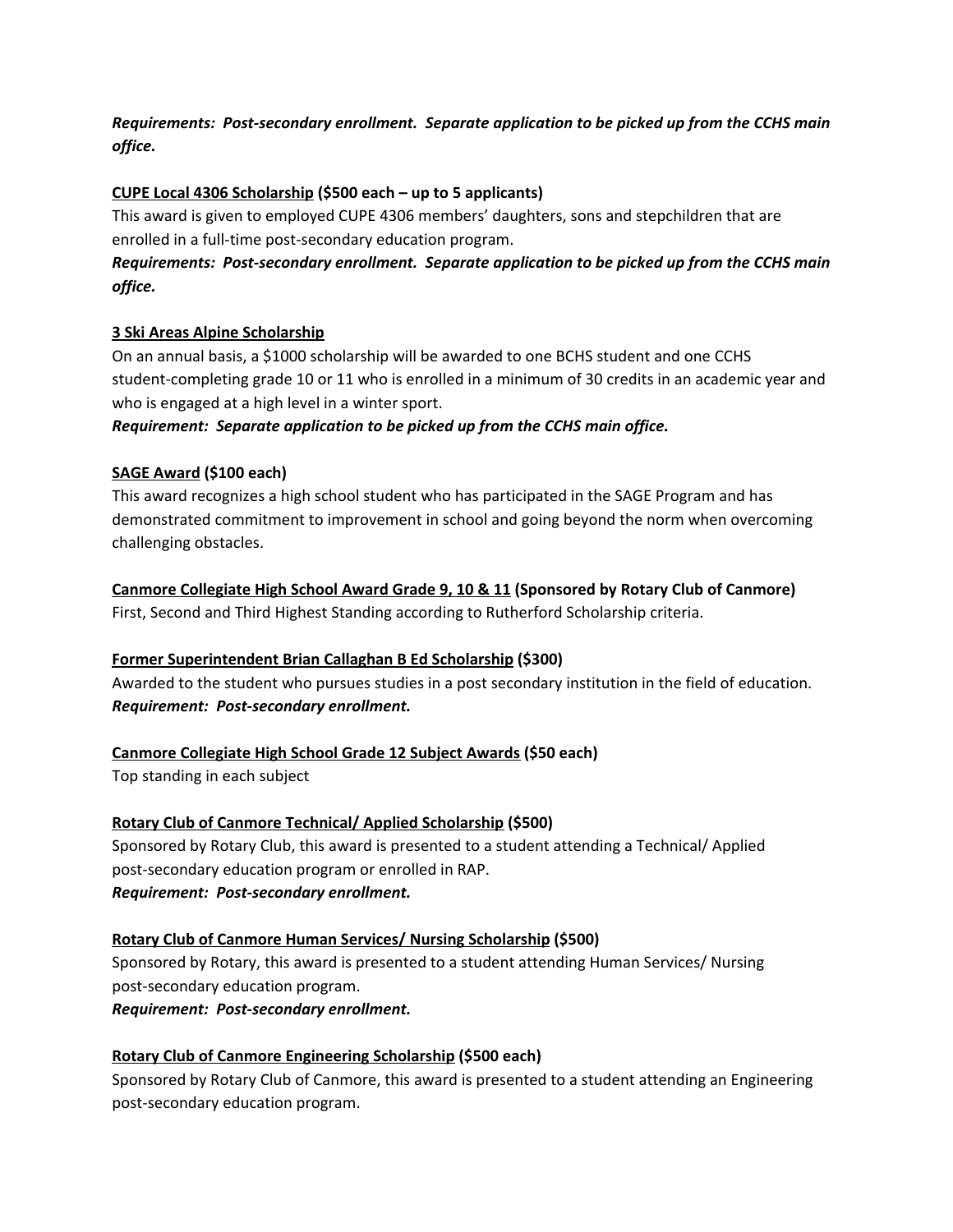#### *Requirement: Post-secondary enrollment.*

#### **Skal International Canadian Rockies Tourism & Hospitality Award (\$500)**

This is awarded to a graduating student that is furthering their education or professional training in a tourism related field of study.

# *Requirements: Post-secondary enrollment. Separate application to be picked up from the CCHS main office.*

#### **The Keith Everts/ Warden Service Scholarship (\$1000)**

This scholarship is awarded to a graduating student in support of attending a post-secondary institution in the field of environmental science related to the protection of natural spaces or other natural science fields.

# *Requirements: Post-secondary enrollment. Separate application to be picked up from the CCHS main office.*

**\*Deadline submissions Spring**

## **Shellian Family Humanitarian Memorial Scholarship (\$300)**

This scholarship has been established to recognize a student of Canmore Collegiate who has been involved in improving the quality of life of children, youth, seniors or those in need through social service, and citizen programs. The recipient is a student entering full time post-secondary studies in Humanitarian at a recognized institute. All applicants must have attended CCHS for 2 years, submit a letter of reference and a short essay about what it means to help others.

#### *Requirement: Post-secondary enrollment.*

## **Bertram Dyck Leadership Bursary (\$1000)**

Leadership Bursary is awarded annually to a Grade 12 graduating student residing in Canmore. The graduating student will compose a minimum 500-word essay about Leadership.

## *\*Deadline May 1, 2018*

## **Mount Temple IODE Award (\$1000)**

The IODE is a Canadian Woman's Charitable Organization. Their mission is to improve the quality of life for children, youth and those in need, through education, social services and citizenship programs. This bursary is awarded to a Grade 12 student upon proof of registration at a post-secondary institution in a field related to the IODE mission statement.

# *Requirements: Post-secondary enrollment. Separate application to be picked up from the CCHS main office.*

# *\*June 12 th Deadline* **DELF Diploma** Presentation of diplomas to French students who passed the DELF diploma exam.

# **Canadian Parents for French (3 awards of \$100 each)**

Presented to the French students who demonstrated academic excellence by achieving the highest marks on DELF Diploma exam.